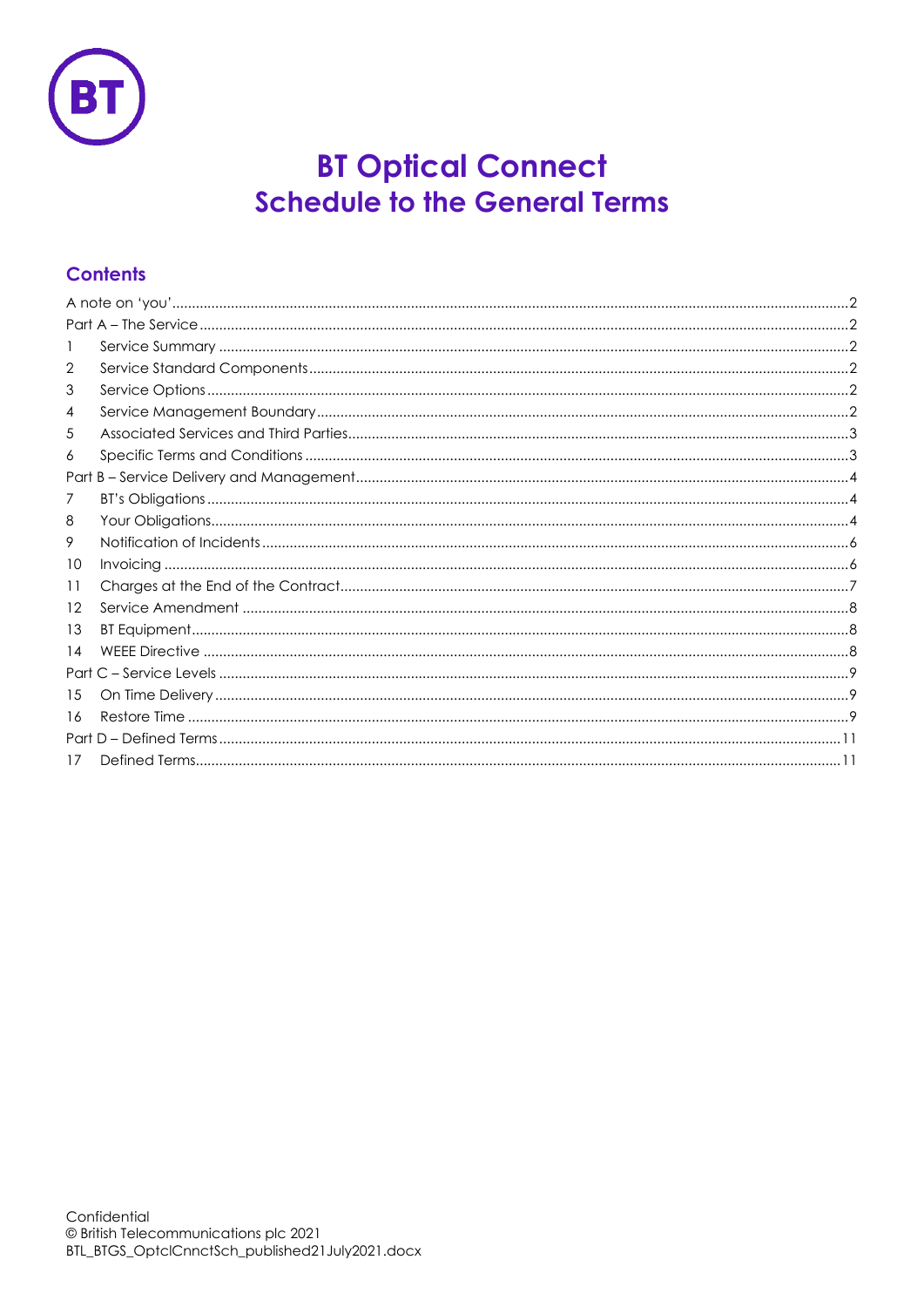

#### <span id="page-1-0"></span>**A note on 'you'**

'You' and 'your' mean the Customer.

Phrases that refer to 'either', 'neither', 'each of us', 'both of us' or 'we both' mean one or both Parties, whichever makes sense in the context of the sentence.

## <span id="page-1-1"></span>**Part A – The Service**

<span id="page-1-2"></span>**1 Service Summary**

BT will provide you secure, un-contended bandwidths as defined in the Order and which are delivered over optical fibre; each wavelength is protocol independent and capable of supporting either single or multiple interfaces, comprising:

- 1.1 all of the service standard components set out in Paragraph [2](#page-1-3) as set out in any applicable Order; and
- 1.2 any of the service options set out in Paragraph [3](#page-1-4) that are selected by you as set out in any applicable Order, ("**Service**").

## <span id="page-1-3"></span>**2 Service Standard Components**

BT will provide you with all of the following service standard components ("**Standard Service Components**") in accordance with the details set out in any applicable Order:

## 2.1 **Optical Connect Core**

This component supports 10G, 40G and 100G wavelengths.

2.1.1 BT will provide a point to point connection over the BT Network terminated by Network Terminating Equipment appropriate to the speed of service and type of Customer Equipment.

## 2.2 **Optical Connect Local and Filter Connect**

This component supports 2.5G, 10G and 100G wavelengths

2.2.1 BT will provide a dedicated fibre Service between two Sites up to 50 kilometres apart terminated by Network Terminating Equipment appropriate to the speed of service and type of Customer Equipment.

#### 2.3 **Optical Connect Regional and Filter Connect**

This component supports 2.5G, 10G, 40G and 100G wavelengths.

2.3.1 BT will provide a dedicated fibre Service between two Sites terminated by Network Terminating Equipment appropriate to the speed of service and type of Customer Equipment.

#### <span id="page-1-4"></span>**3 Service Options**

BT will provide you with any of the following options that are selected by you as set out in any applicable Order ("**Service Options**") and in accordance with the details set out in that Order:

#### 3.1 **Resiliency**

You may select one of the following resilience options:

#### 3.1.1 **Standard**

(a) BT will provide a single optical route between the NTEs at each Site.

#### 3.1.2 **Resilience Option 1 ("R01")**

(a) BT will provide you with two optical routes (a main route and a standby route) which are diverse from one another and connected to a single NTE at each Site.

#### 3.1.3 **Resilience Option 2 ("RO2")**

(a) BT will provide two diverse routes to a dual pair of NTEs.

## <span id="page-1-5"></span>**4 Service Management Boundary**

- <span id="page-1-6"></span>4.1 BT will provide and manage the Service as set out in Parts B and C of this Schedule and as set out in the Order up to the patch panel on the NTE ("**Service Management Boundary**"). Your responsibility starts where you plug your optical cable into the NTE.
- 4.2 BT does not provide support for your interface faults.
- 4.3 The NTE that is installed will depend upon factors including the options ordered, future Service requirements and any space restrictions that might apply.
- 4.4 BT will have no responsibility for the Service outside the Service Management Boundary.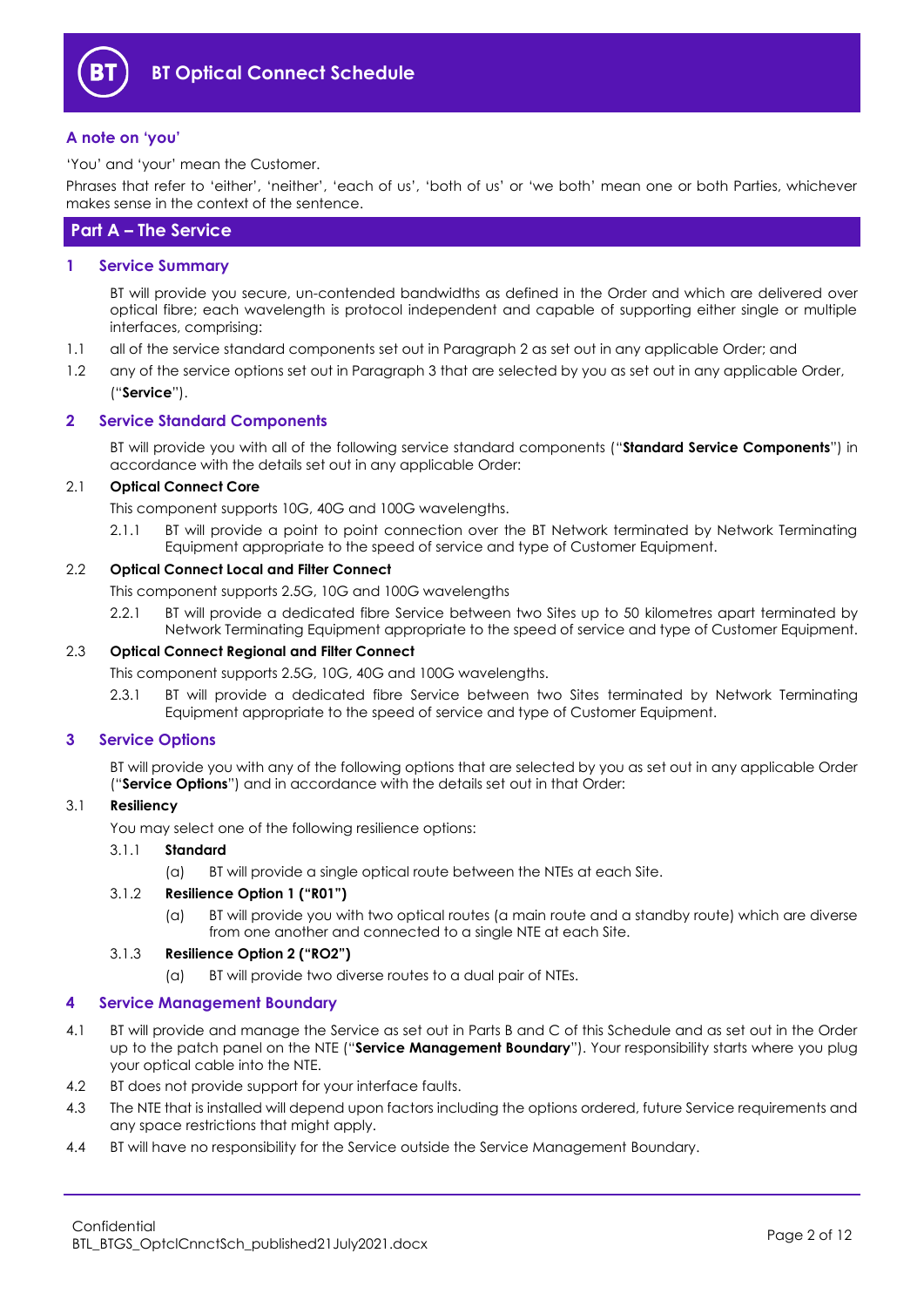

4.5 BT does not make any representations, whether express or implied, about whether the Service will operate in combination with any Customer Equipment or other equipment and software.

#### <span id="page-2-0"></span>**5 Associated Services and Third Parties**

If BT provide you with any services other than the Service, this Schedule will not apply to those services and those services will be governed by their separate terms and conditions.

5.1 BT will not be liable for failure to or delay in supplying the Service if another supplier delays or refuses the supply of an electronic communications service to BT and no alternative service is available at reasonable cost.

#### <span id="page-2-1"></span>**6 Specific Terms and Conditions**

#### 6.1 **Termination for Convenience**

For the purposes of Clause 17.3 of the General Terms, either of us may, at any time after the Service Start Date and without cause, terminate the Service or any Order by giving 90 days' Notice to the other.

#### <span id="page-2-2"></span>6.2 **Minimum Period of Service**

- 6.2.1 At the end of the Minimum Period of Service, unless one of us gives Notice to the other of an intention to terminate the Service in accordance with the Contract or the Minimum Period of Service is extended, BT will continue to provide the Service set out in the Order Form and both of us will continue to perform each of our obligations in accordance with the Contract.
- 6.2.2 In the event that one of us gives at least 90 days' written Notice of our intention to terminate the Service at the end of the Minimum Period of Service BT will cease delivering the Service at 23:59 on the last day of the Minimum Period of Service.

#### 6.3 **Cancellation Charges**

- 6.3.1 For the purposes of the General Terms if you cancel an Order, or part of it, any time before the Contractual Delivery Date you will have to pay BT the Cancellation Charges as set out below:
	- (a) Cancellation Charges are incurred based upon the number of days of the installation that remain; and
	- (b) if you cancel the Service before BT has installed the Service, you will pay BT the applicable Cancellation Charges as set out in the tables below:

| Percentage of Connection Charge |
|---------------------------------|
| 100%                            |
| 85%                             |
| 70%                             |
| 65%                             |
| 2%                              |
|                                 |

| <b>Working days before Contractual Delivery Date (38)</b><br>days' lead time) Optical Connect Local and Filter<br>Connect | <b>Percentage of Connection Charge</b> |
|---------------------------------------------------------------------------------------------------------------------------|----------------------------------------|
| 5 or less                                                                                                                 | 90%                                    |
| $6 - 19$                                                                                                                  | 85%                                    |
| $20 - 22$                                                                                                                 | 70%                                    |
| $23 - 25$                                                                                                                 | 65%                                    |
| 26 or more                                                                                                                | 2%                                     |

| <b>Working days before Contractual Delivery Date (63)</b><br>days' lead-time) Optical Connect Regional and<br><b>Filter Connect</b> | <b>Percentage of Connection Charge</b> |  |  |
|-------------------------------------------------------------------------------------------------------------------------------------|----------------------------------------|--|--|
| 13 or less                                                                                                                          | 90%                                    |  |  |
| $14 - 32$                                                                                                                           | 85%                                    |  |  |
| $33 - 35$                                                                                                                           | 70%                                    |  |  |
| $36 - 39$                                                                                                                           | 65%                                    |  |  |
| 40 or more                                                                                                                          | 2%                                     |  |  |

**Note \*** This excludes any costs incurred as a result of Excess Construction Charges. If BT incurs any Excess Construction Charges BT will invoice you and you will pay these Charges in full based upon work that has been completed. Where the Connection Charge has been amortised over the length of the contract the Connection Charge will be used in the above calculation rather than the contracted Connection Charge.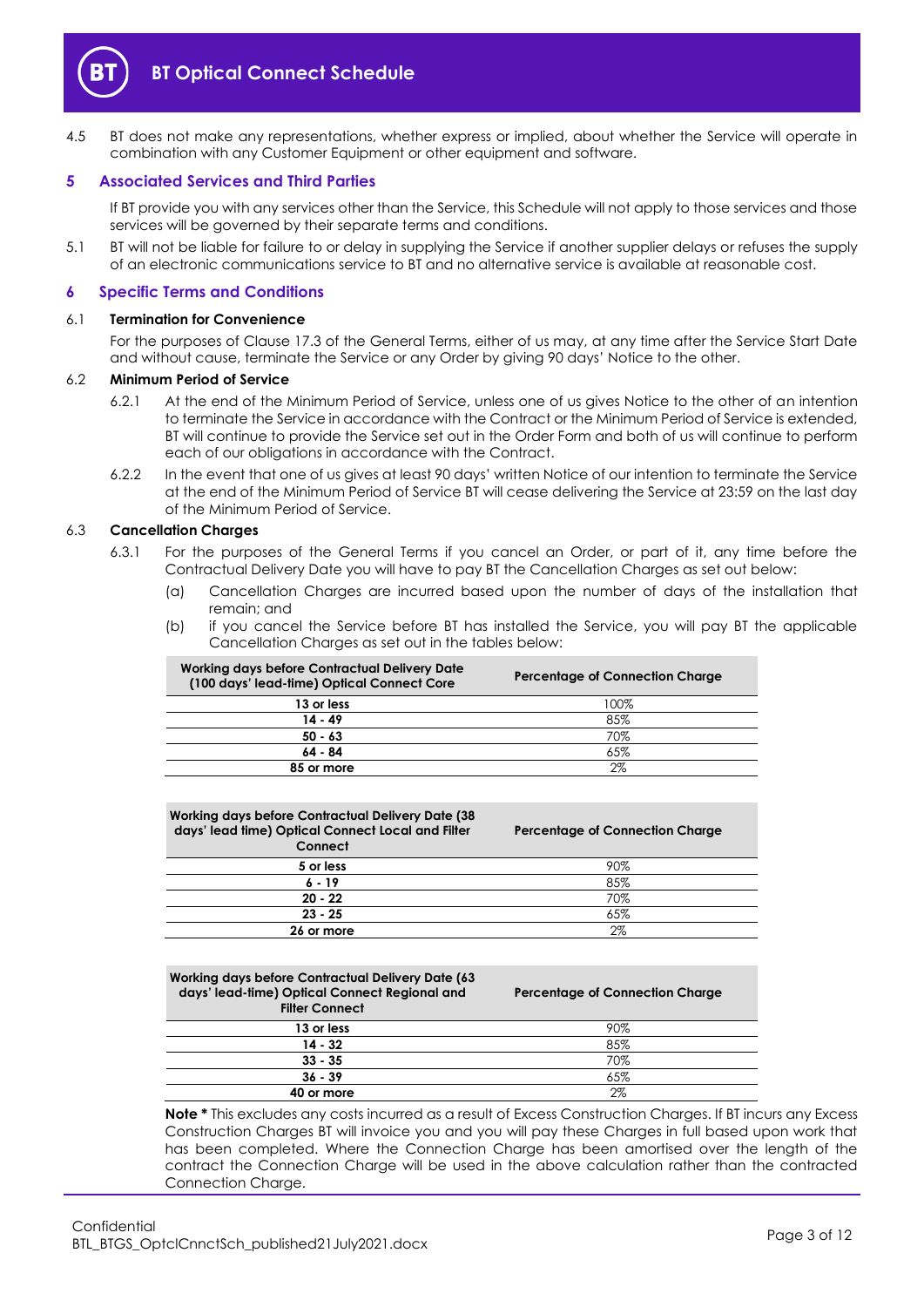

## <span id="page-3-0"></span>**Part B – Service Delivery and Management**

#### <span id="page-3-1"></span>**7 BT's Obligations**

## <span id="page-3-5"></span>7.1 **Service Delivery**

Before the Service Start Date and, where applicable, throughout the provision of the Service, BT:

- 7.1.1 will provide to you contact details for the helpdesk that you will be able to contact to submit service requests, report Incidents and ask questions about the Service ("**Service Desk**");
- 7.1.2 will comply with all reasonable health and safety rules and regulations and reasonable security requirements that apply at a Site and are notified to BT in writing. BT will not be liable if, as a result of any such compliance, BT are in breach of any of BT's obligations under this Contract;
- 7.1.3 will where applicable, arrange for any surveys to be conducted to confirm the availability of a suitable Access Line to the Sites and to ensure that BT can provide the Service. If the surveys identify that additional engineering work is required in order to provide a suitable Access Line to the Sites or to enable BT to provide the Service, BT may provide a new quote to you, detailing the additional Charges you will need to pay for the engineering work to be completed and:
	- (a) if you accept the new quote, BT will update the existing Order to the affected Sites, will generate a new Order for the affected Sites and will arrange for the additional engineering works to be carried out; or
	- (b) if you do not accept the new quote, BT will cancel your existing Order for the provision of Service to the affected Sites and BT will have no obligation to provide the Service; or
	- (c) where BT cannot provide the Service, BT will cancel the Order without liability to BT;
- <span id="page-3-4"></span>7.1.4 will provide you with a date on which delivery of the Service (or each part of the Service, including to each Site) is due to start ("**Contractual Delivery Date**") and will use commercially reasonable endeavours to meet any Contractual Delivery Date.

#### <span id="page-3-3"></span>7.2 **Commissioning of the Service**

Before the Service Start Date, BT will:

- 7.2.1 configure the Service;
- 7.2.2 conduct a series of standard tests on the Service to ensure that it is configured correctly; and
- 7.2.3 on the date that BT has completed the activities in this Paragraph [7.2](#page-3-3) confirm to you the Service Start Date.

#### 7.3 **During Operation**

On and from the Service Start Date, BT:

- 7.3.1 will respond and use reasonable endeavours to remedy an Incident without undue delay and in accordance with the Service Levels in Part C of the Contract, if BT detects or if you report an Incident on the BT Network;
- 7.3.2 with a four hours initial response time and further five hours restoration time, BT will work with the relevant supplier to restore the Service, if BT detects, or if you report an Incident on the Access Line;
- 7.3.3 may carry out Planned Maintenance from time to time and will endeavour to inform you:
	- (a) at least five Business Days before any Planned Maintenance on the BT Network and/or BT Equipment, however you agree that BT may inform you with less notice than normal where emergency Planned Maintenance is required; or
	- (b) without undue delay for scheduled Access Line maintenance by a supplier;
- 7.3.4 may perform a technology update on the Service, in order to maintain the long-term viability of the Service, in which case BT will work with you to ensure the Service update causes minimal disruption to the Service.
- 7.3.5 monitor the diversity of the fibre Circuits to ensure that diversity is maintained throughout the life of the Service and if a problem occurs on the main Circuit, automatically switch the traffic onto the standby Circuit. This changeover will take up to 50mS.

#### 7.4 **The End of the Service**

On termination of the Service by either one of us, or expiry, BT:

7.4.1 may disconnect and remove any BT Equipment located at the Sites.

#### <span id="page-3-2"></span>**8 Your Obligations**

#### 8.1 **Service Delivery**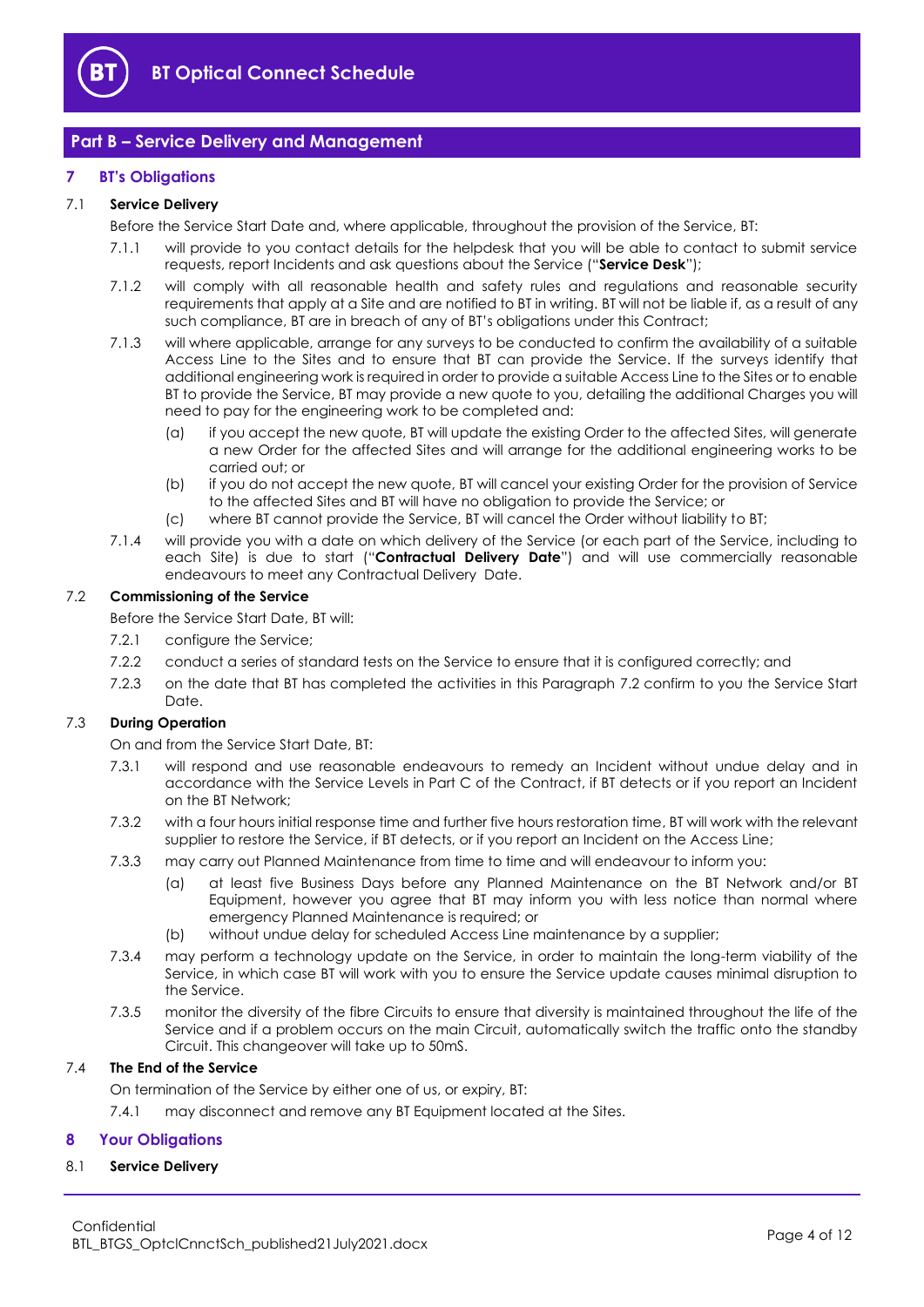

Before the Service Start Date and, where applicable, throughout the provision of the Service by BT, you will:

- <span id="page-4-0"></span>8.1.1 provide BT with the names and contact details of any individuals authorised to act on your behalf for Service management matters ("**Customer Contact**"), but BT may also accept instructions from a person who BT reasonably believes is acting with your authority;
- 8.1.2 provide BT with any information reasonably required without undue delay;
- 8.1.3 provide BT with access to any Sites during Business Hours, or as otherwise agreed, to enable BT to set up, deliver and manage the Service;
- 8.1.4 complete any preparation activities that BT may request to enable you to receive the Services promptly and in accordance with any reasonable timescales;
- 8.1.5 notify BT in writing of any health and safety rules and regulations and security requirements that apply at a Site;
- 8.1.6 ensure that the LAN protocols and applications you use will be compatible with the Service;
- 8.1.7 prepare and maintain the Site for the installation of BT Equipment and supply of the Service, including, without limitation:
	- (a) provide a suitable and safe operational environment for any BT Equipment including all necessary trunking, conduits, cable trays, and telecommunications connection points in accordance with BT's reasonable instructions and in accordance with applicable installation standards;
	- (b) take up or remove any fitted or fixed floor coverings, ceiling tiles and partition covers and/or provide any openings in buildings required to connect BT Equipment to appropriate telecommunications facilities in time to allow BT to undertake any necessary installation or maintenance Services;
	- (c) carry out any work that may be required after installation to make good any cosmetic damage caused during the installation or maintenance Services;
	- (d) provide a secure, continuous power supply at the Site for the operation and maintenance of the Service and BT Equipment at such points and with such connections as BT specifies. In order to mitigate any Service interruption resulting from failure in the principal power supply, you will provide back-up power with sufficient capacity to conform to the standby requirements of the applicable British standards;
	- (e) provide sufficient rack space in accordance with any reasonable request from BT in order to meet parameters specified by the relevant manufacturer's specifications;
	- (f) provide internal cabling between the BT Equipment and any Customer Equipment, as appropriate;
	- (g) complete a Customer Requirements Form and provide this when you place the Order.

## 8.2 **Service Operation**

On and from the Service Start Date, you will:

- 8.2.1 ensure that Users report Incidents to the Customer Contact and not to the Service Desk;
- 8.2.2 ensure that the Customer Contact will take Incident reports from Users and pass these to the Service Desk using the reporting procedures agreed between both of us, and will be available for all subsequent Incident management communications;
- 8.2.3 monitor and maintain any Customer Equipment connected to the Service or used in connection with a Service;
- 8.2.4 ensure that any Customer Equipment that is connected to the Service or that you use, directly or indirectly, in relation to the Service is:
	- (a) connected using the applicable BT Network termination point, unless you have BT's permission to connect by another means and used in accordance with any instructions, standards and safety and security procedures applicable to the use of that Customer Equipment; and
	- (b) adequately protected against viruses and other breaches of security; and
	- (c) technically compatible with the Service and will not harm or damage BT Equipment, the BT Network, or any of BT's supplier's or subcontractor's network or equipment; and
	- (d) approved and used in accordance with relevant instructions and Applicable Law;
- 8.2.5 immediately disconnect any Customer Equipment, or advise BT to do so at your expense, if Customer Equipment does not meet any relevant instructions, standards or Applicable Law;
- 8.2.6 connect equipment to the Service only by using the NTE at the Sites.

## 8.3 **The End of the Service**

On termination of the Service by either one of us, or expiry you will:

8.3.1 provide BT with all reasonable assistance necessary to remove BT Equipment from the Sites;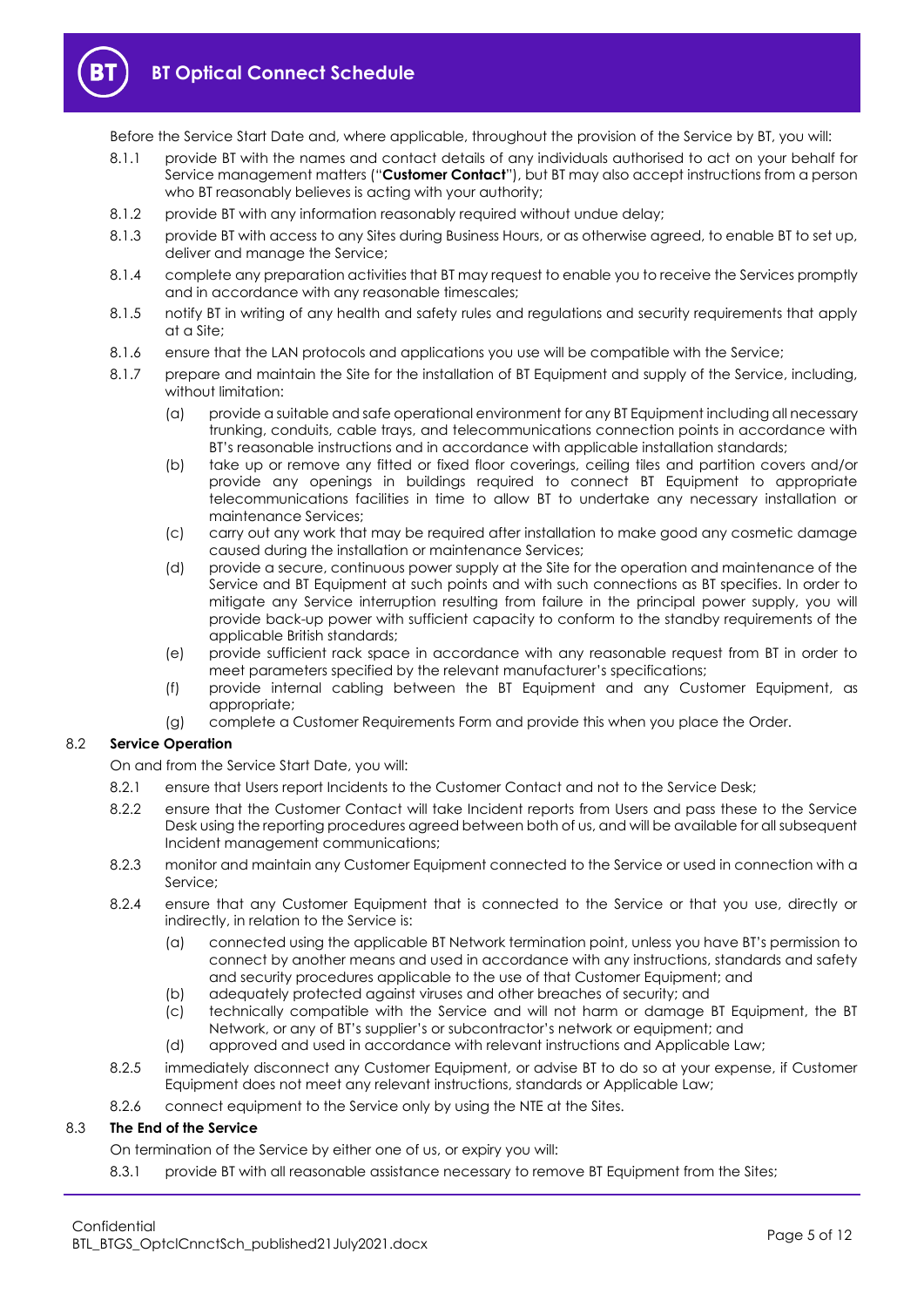

- 8.3.2 disconnect any Customer Equipment from BT Equipment located at the Sites;
- 8.3.3 not dispose of or use BT Equipment other than in accordance with BT's written instructions or authorisation;
- 8.3.4 arrange for any BT Equipment located at the Sites to be returned to BT; and
- 8.3.5 be liable for any reasonable costs of recovery that BT incurs in recovering the BT Equipment.

## <span id="page-5-0"></span>**9 Notification of Incidents**

- 9.1 Where you become aware of an Incident:
	- 9.1.1 the Customer Contact will report it to the Service Desk.
- <span id="page-5-6"></span><span id="page-5-3"></span><span id="page-5-2"></span>9.2 BT will:
	- 9.2.1 give the Customer Contact a unique reference number for the Incident ("**Trouble Ticket**");
	- 9.2.2 inform you when BT believes the Incident is cleared, and will close the Ticket when:
		- (a) you confirm that the Incident is cleared within 24 hours of being informed; or
		- (b) BT has attempted unsuccessfully to contact you, in the way agreed between both of us, in relation to the Incident and you have not responded within 24 hours of BT's attempt to contact you.
- <span id="page-5-4"></span>9.3 If you confirm that the Incident is not cleared within 24 hours of being informed, the Ticket will remain open, and BT will continue to work to resolve the Incident.
- 9.4 Where BT becomes aware of an Incident, Paragraphs [9.2,](#page-5-2) [9.2.2](#page-5-3) an[d 9.3](#page-5-4) will apply.

## <span id="page-5-1"></span>**10 Invoicing**

- 10.1 BT will invoice you for the Charges for the Service as set out in Paragraph [10.2](#page-5-5) in the amounts and currency specified in any Orders.
- <span id="page-5-5"></span>10.2 Unless stated otherwise in an applicable Order, BT will invoice you for:
	- 10.2.1 Connection Charges, on the Service Start Date, including Connection Charges for the applicable Service Start Date of any upgrades and shifts;
	- 10.2.2 Recurring Charges, monthly, annually or quarterly, as set out in the Order, in advance prior to the first day of the relevant year or quarter of the Minimum Period of Service and thereafter on an annual or quarterly basis (for any period where Service is provided for less than one year or quarter as the case may be, the Recurring Charges will be calculated on a pro rata basis);
- 10.3 BT may invoice you for any of the following Charges in addition to those set out in the Order:
	- 10.3.1 Charges for investigating Incidents that you report to BT where BT finds no Incident or that the Incident is outside the Service Management Boundary;
	- 10.3.2 Excess Construction Charges;
	- 10.3.3 Charges for commissioning the Service as set out in Paragraph [7.2](#page-3-3) outside of Business Hours;
	- 10.3.4 Charges for restoring Service if the Service has been suspended in accordance with Clause 10.1.2 of the General Terms;
	- 10.3.5 Charges for cancelling the Service in accordance with Clause 16 of the General Terms;
	- 10.3.6 Charges for expediting provision of the Service at your request after you've been informed of the Contractual Delivery Date; and
	- 10.3.7 any other Charges set out in any applicable Order or the BT Price List or as otherwise agreed between both of BT.

#### 10.4 **Shift Charges**

- 10.4.1 Shifts are allowed on Optical Connect Local and Optical Connect Regional options only, at any time during the Minimum Period of Service.
- 10.4.2 When you require one end (A or B) moved within the same building (an internal shift), BT will apply Timescale Charges in accordance with Section 15, Part 8, Sub-part 1 of the BT Price List ("**Timescale Charges**").
- 10.4.3 Where you require the local end moved to a new building (an "**External Shift**") within:
	- (a) the same exchange area, BT will apply the appropriate Connection Charge set out in the BT Price List for one local end;
	- (b) a different exchange area, BT will apply the appropriate Connection Charges set out in the BT Price List for one local end and calculate a new distance based Recurring Charge.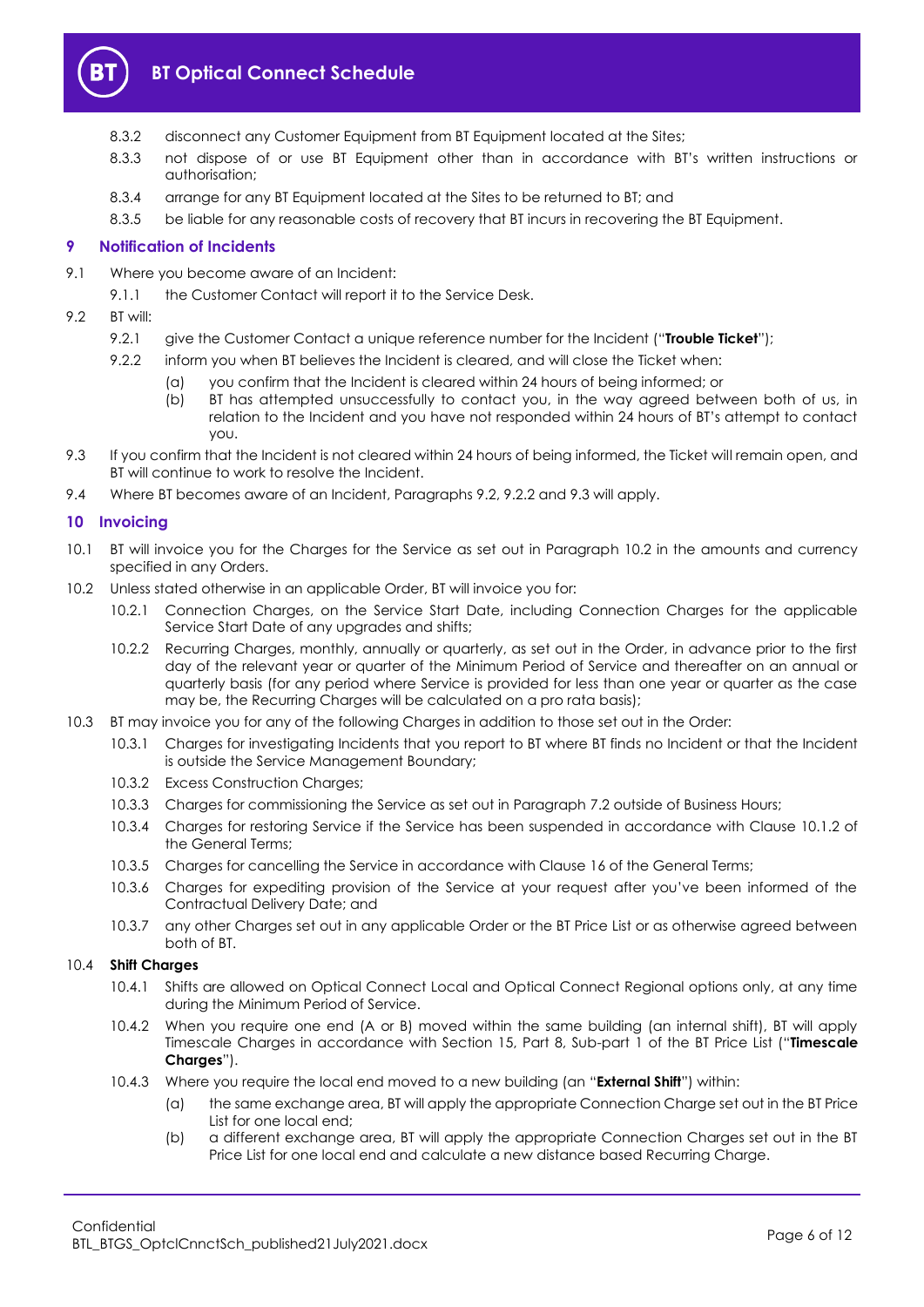

- 10.4.4 Where the External Shift requires the shifting of both local ends, BT will apply standard Connection Charges set out in the BT Price List for a new Service.
- 10.4.5 All shifts involve a break in Service. If a break is unacceptable, BT can provide a new Service between the existing Sites, and BT will charge you the appropriate Connection Charges and annual Recurring Charaes.

## 10.5 **Excess Construction Charges**

- 10.5.1 The standard Connection Charge assumes that suitable Circuits exist between BT's exchange and the on-site connection point for BT's NTE; where:
	- (a) suitable Circuits do not exist; or
	- (b) additional work is required,
	- BT will apply additional Charges. BT will inform you of these Charges prior to work commencing.
- 10.5.2 The standard Connection Charge does not include:
	- (a) BT undertaking work on internal trunking & tray work;
		- (b) breaking through walls;
		- (c) providing additional poles, ducts and cables;
		- (d) radio charges; and
		- (e) miscellaneous non-standard or specially requested items, for which BT will apply additional Charges in accordance with Section 45, Part 1 of the BT Price List.
- 10.5.3 BT will apply Excess Construction Charges in addition to normal Connection Charges:
	- (a) where BT provides additional infrastructure to give new or extended Service at Site or other requested location where BT would otherwise not choose to extend the BT Network on the basis of normal commercial criteria;
	- (b) to situations of extended reach, including provision to a new location within the Site;
	- (c) where increased capacity is required; and/or at Non Served Premises (as further described in Section 1 Exchange Lines, Part 5, Sub-part 1 of the BT Price list).

## <span id="page-6-0"></span>**11 Charges at the End of the Contract**

- 11.1 If you exercise your right under Clause 17 of the General Terms to terminate the Contract or any Service for convenience, you will pay BT:
	- 11.1.1 all outstanding Charges for Service rendered;
	- 11.1.2 any remaining Charges outstanding with regard to BT Equipment;
	- 11.1.3 any other Charges set out in the Order.
- <span id="page-6-2"></span>11.2 Subject to Paragraph [11.3,](#page-6-1) Termination Charges for ending the Contract and/or Service are as follows:
	- (a) for any parts of the Service that were terminated during the first 12 months of the Minimum Period of Service, Termination Charges, as compensation, equal to 100 per cent of the Recurring Charges for any remaining months of the first 12 months of the Minimum Period of Service and amount equal to 20 per cent of the Recurring Charges for any remaining months of the Minimum Period of Service; and
	- (b) for any parts of the Service that were terminated after the first 12 months of the Minimum Period of Service or during any extension to the Minimum Period of Service under Paragraph [6.2.](#page-2-2) Termination Charges, as compensation, equal to 20 per cent of the Recurring Charges for any remaining months of the Minimum Period of Service;
	- (c) any Connection Charges that have been waived or amortised in the Recurring Charge; and
	- (d) any incremental charges incurred by BT from a supplier due to the early termination.

#### <span id="page-6-1"></span>11.3 **Termination Charges for Optical Connect Local and Filter Connect on 60 month (5 year) and 84 month (7 year) Minimum Periods of Service**

| Minimum Period of                            | Termination Charges for the year Optical Connect Local and Filter Connect is terminated and all<br>remaining years of the Minimum Period of Service |        |        |        |        |        |        |
|----------------------------------------------|-----------------------------------------------------------------------------------------------------------------------------------------------------|--------|--------|--------|--------|--------|--------|
| Service duration                             | Year 1                                                                                                                                              | Year 2 | Year 3 | Year 4 | Year 5 | Year 6 | Year 7 |
| 60 month Minimum<br><b>Period of Service</b> | 100%                                                                                                                                                | 50%    | 40%    | 30%    | 20%    | N/A    | N/A    |
| 84 month Minimum<br><b>Period of Service</b> | 100%                                                                                                                                                | 90%    | 80%    | 70%    | $60\%$ | 50%    | 40%    |

11.3.1 Where you terminate an Optical Connect Local and Filter Connect that has a 60 month (5 year) or 84 month (7 year) Minimum Period of Service you will pay Termination Charges, as compensation, equal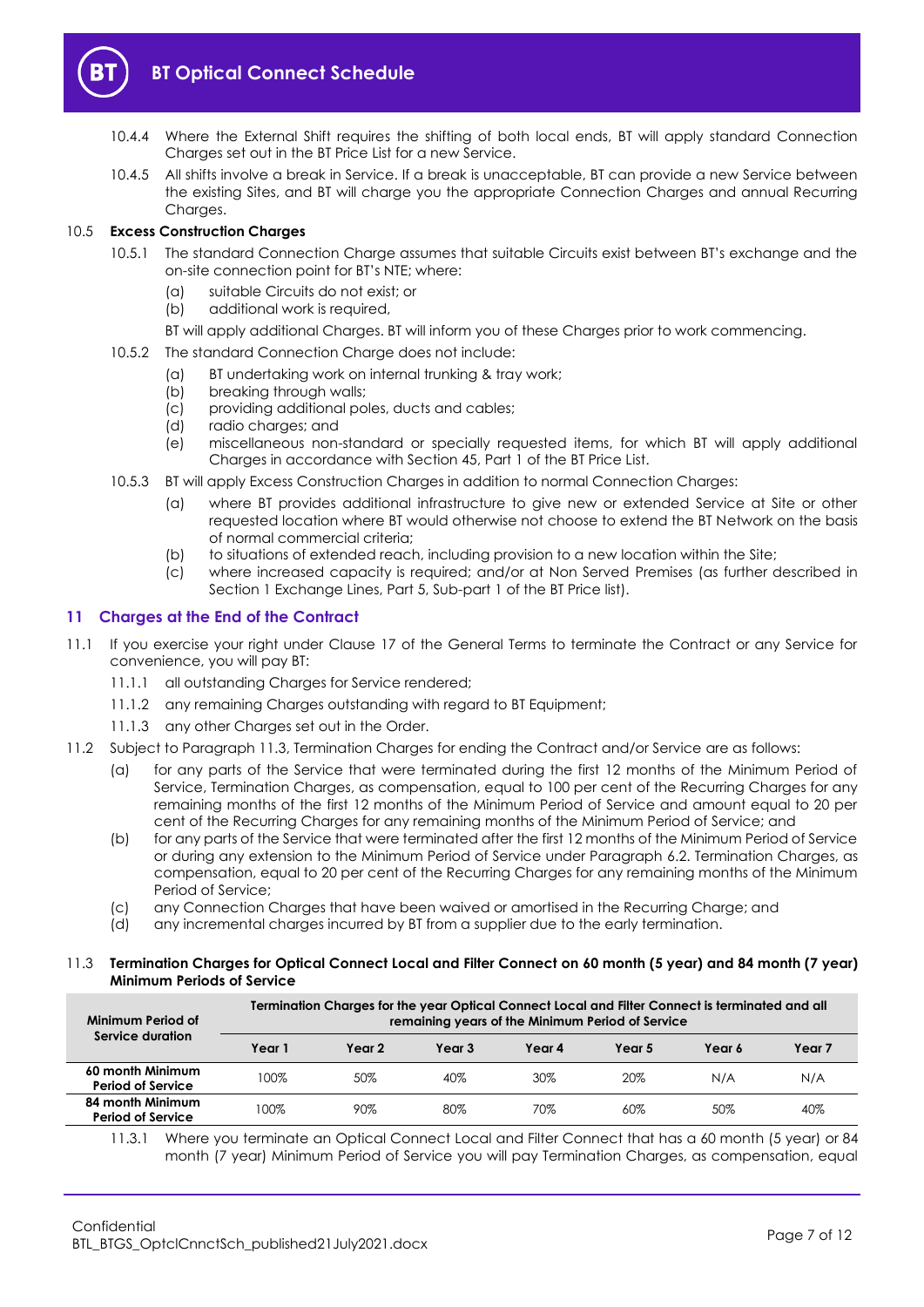

to percentage of the Recurring Charges for any remaining years of the 60 or 84 month Minimum Period of Service as set out in the table above.

11.3.2 The Termination Charges apply to both Circuit rental and mainlink rental.

## <span id="page-7-0"></span>**12 Service Amendment**

- <span id="page-7-3"></span>12.1 You may request, by giving BT Notice, a change to:
	- 12.1.1 an Order for the Service (or part of an Order) at any time before the applicable Service Start Date; or
	- 12.1.2 the Service at any time after the Service Start Date.
- 12.2 If you exercise your right under Paragraph [12.1](#page-7-3), and except where a change results from BT's failure to comply with BT's obligations under the Contract, BT will, within a reasonable time, provide you with a written estimate, including:
	- 12.2.1 the likely time required to deliver the changed Service; and
	- 12.2.2 any changes to the Charges due to the changed Service.
- 12.3 BT has no obligation to proceed with any change that you request under Paragraph [12.1,](#page-7-3) unless and until we have both agreed in writing on the necessary changes to the Charges, implementation timetable and any other relevant terms of the Contract to take account of the change.
- 12.4 If BT changes a Service prior to the Service Start Date because you have given BT incomplete or inaccurate information, BT may, in BT's reasonable discretion, apply additional reasonable one-time and/or Recurring Charaes.

#### <span id="page-7-1"></span>**13 BT Equipment**

- 13.1 BT Equipment will remain BT's property at all times and risk in BT Equipment will pass to you upon delivery, whether or not the BT Equipment has been installed.
- 13.2 You will not use BT Equipment other than in accordance with BT's written instructions or authorisation and will not move, add to, reconfigure, modify or otherwise interfere with BT Equipment, nor permit any other person (other than a person authorised by BT) to do so.
- 13.3 You will be liable to BT for any loss of or damage to BT Equipment, except where the loss or damage is a result of fair wear and tear or caused by BT.
- 13.4 You will not move or relocate any BT Equipment without BT's prior written consent and you will pay BT's costs and expenses reasonably incurred as a result of such move or relocation.

#### <span id="page-7-2"></span>**14 WEEE Directive**

- <span id="page-7-4"></span>14.1 You will be responsible under Article 13 of the Waste Electrical and Electronic Equipment Directive 2012 ("**WEEE Directive**") for the costs of collection, treatment, recovery, recycling and environmentally sound disposal of any equipment supplied under the Contract that has become waste electrical and electronic equipment ("**WEEE**").
- 14.2 Each of us acknowledge that for the purposes of Article 13, this Paragrap[h 14](#page-7-2) is an agreement stipulating other financing arrangements for the collection, treatment, recovery, recycling and environmentally sound disposal of WEEE.
- 14.3 You will be responsible for any information recording or reporting obligations imposed by the WEEE Directive.
- 14.4 You will indemnify BT against any claims or legal proceedings that are brought or threatened against BT by a third party which would not have been caused or made had you fulfilled your express or implied obligations under this Paragraph [14](#page-7-2) or in connection with the WEEE Directive.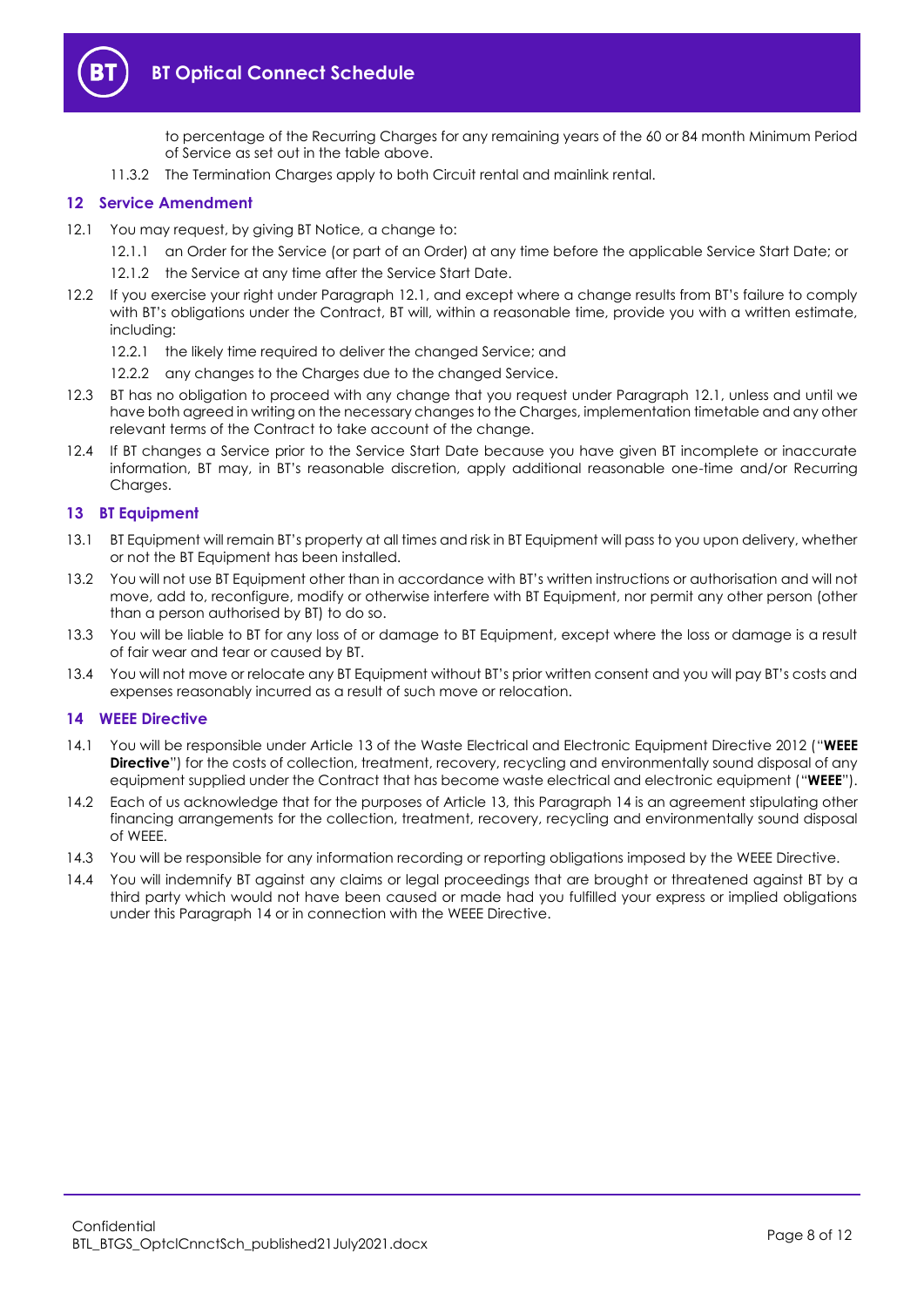

## <span id="page-8-0"></span>**Part C – Service Levels**

#### <span id="page-8-1"></span>**15 On Time Delivery**

#### <span id="page-8-5"></span>15.1 **On Time Delivery Service Level**

15.1.1 BT will deliver the Service on or before the Contractual Delivery Date("**On Time Delivery Service Level**").

#### <span id="page-8-4"></span>15.2 **On Time Delivery Service Credits**

15.2.1 If BT does not meet the On Time Delivery Service Level, BT will apply a percentage discount to the Connection Charge as follows ("**On Time Delivery Service Credits**"):

| <b>Number of Business Days Beyond Contractual</b><br><b>Delivery Date CDD</b> | Reduction of Connection Charge % |
|-------------------------------------------------------------------------------|----------------------------------|
| $1 - 10$                                                                      | 5%                               |
| $11 - 15$                                                                     | 10%                              |
| $16 - 20$                                                                     | 15%                              |
| More than 20                                                                  | 20%                              |

- 15.2.2 You may claim On Time Delivery Service Credits by reporting any failure to meet the On Time Delivery Service Level to the Service Desk in accordance with Paragrap[h 9](#page-5-0) (Notification of Incidents).
- 15.2.3 If both of us have agreed a revised Contractual Delivery Date in writing, or if BT exercises BT's right to revise the Contractual Delivery Date as set out in Paragraph [15.3.1](#page-8-3) the calculation of any On Time Delivery Service Credits will be made by reference to the revised Contractual Delivery Date.

#### <span id="page-8-3"></span>15.3 **Exceptions**

- 15.3.1 If you request a change to the Service or any part of the Service, then BT may change the Contractual Delivery Date to accommodate that change.
- 15.3.2 The On-Time Delivery Service Level does not apply to upgrades and/or changes to the Services, unless these require the installation of new components and have an agreed delivery date, in which case the Contractual Delivery Date will be that agreed delivery date.
- 15.3.3 BT may expedite delivery of the Service for operational reasons or in response to a request from you, but this will not revise the Contractual Delivery Date.
- 15.3.4 Where you do not provide the information required by BT, or comply with the provisioning rules and timescales provided by BT in writing, the On Time Delivery Service Level will not apply.

#### <span id="page-8-2"></span>**16 Restore Time**

#### <span id="page-8-6"></span>16.1 **Restore-Time Service Level**

16.1.1 In the event of any reported incidents which qualify as an Eligible Failure BT will reduce the annual Recurring Change (irrespective of whether the Service is billing monthly, annually or quarterly) in accordance with the table below:

|                                                                  | Reduction of annual rental Charge %                              |                                                                                             |  |  |
|------------------------------------------------------------------|------------------------------------------------------------------|---------------------------------------------------------------------------------------------|--|--|
| <b>Number of Qualifying Incidents</b><br>in a Service Level Year | <b>Optical Connect Core, Regional</b><br>and Filter Connect RO1. | <b>Optical Connect Core,</b><br><b>Regional, Filter Connect and</b><br><b>Standard RO2.</b> |  |  |
|                                                                  | 5%                                                               | 2%                                                                                          |  |  |
| $2 - 3$                                                          | 10%                                                              | 4%                                                                                          |  |  |
| 4                                                                | 25%                                                              | 8%                                                                                          |  |  |
| or more                                                          | 35%                                                              | 15%                                                                                         |  |  |

- 16.1.2 BT will measure and record, where there is an Eligible Failure, from the time that you report an Incident to the when BT close the Trouble Ticket for that Incident.
- 16.1.3 An Eligible Failure means a total loss of service (i.e. no transmission of signals in one or both directions) for a period of longer than five hours.
- 16.1.4 The Scheme will only be applicable when a total failure of the whole wavelength occurs. Failures affecting individual channels will not be considered as "**eligible failures**".
- 16.1.5 Any reductions to the annual Recurring Charge will apply to:
	- (a) The wavelength Recurring Charge for Optical Connect Regional, Filter Connect and Optical Connect Core.
	- (b) The system Recurring charge for Optical Connect Local.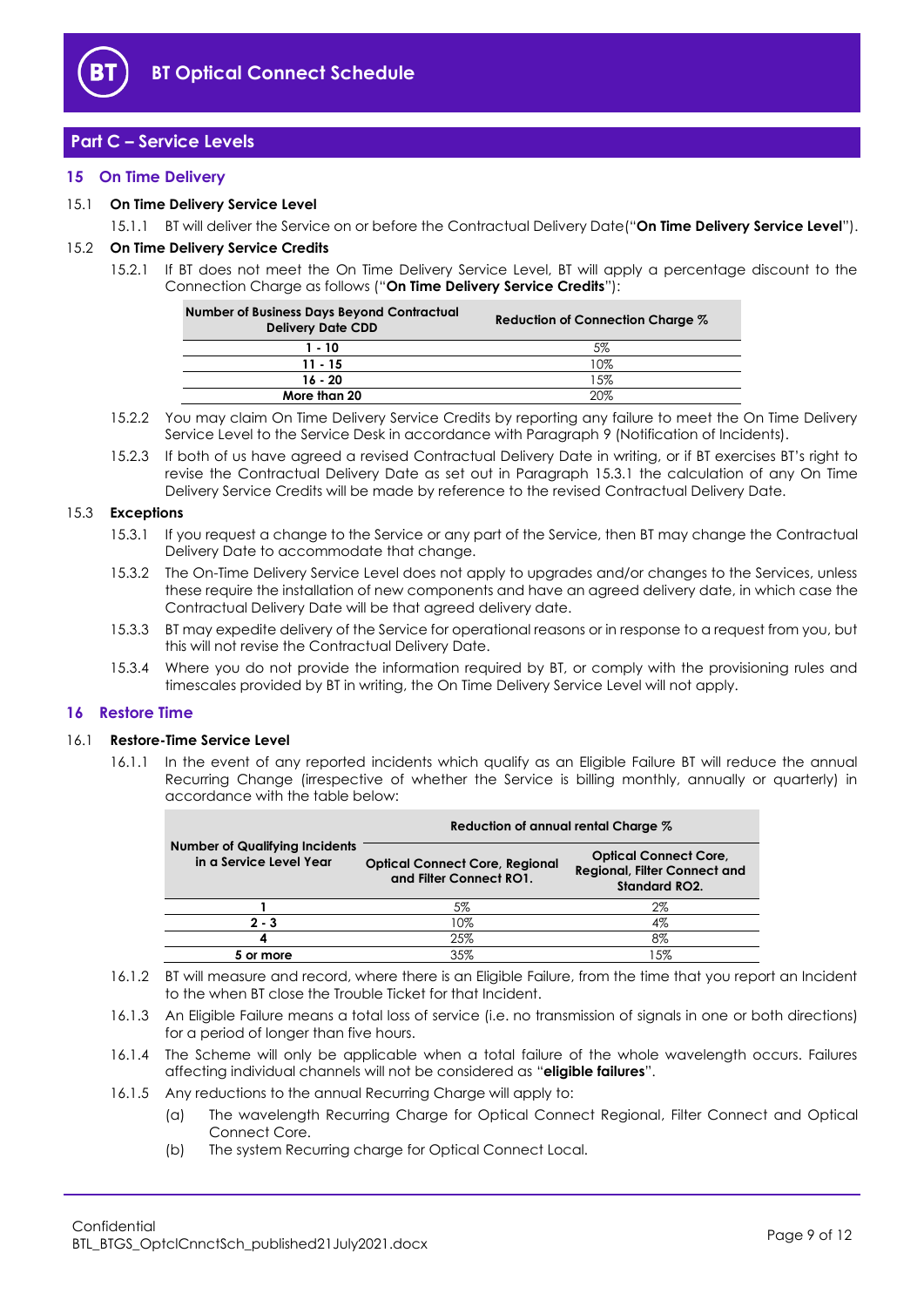

- 16.1.6 The Restore-Time Service Credit will be applied against the first invoice for the following Service Level Year unless the service is terminated in which case a specific payment will be made.
- 16.1.7 If you dispute BT's application of the Restore-Time Service Credit, you will notify BT in writing within two months of the date of the disputed invoice.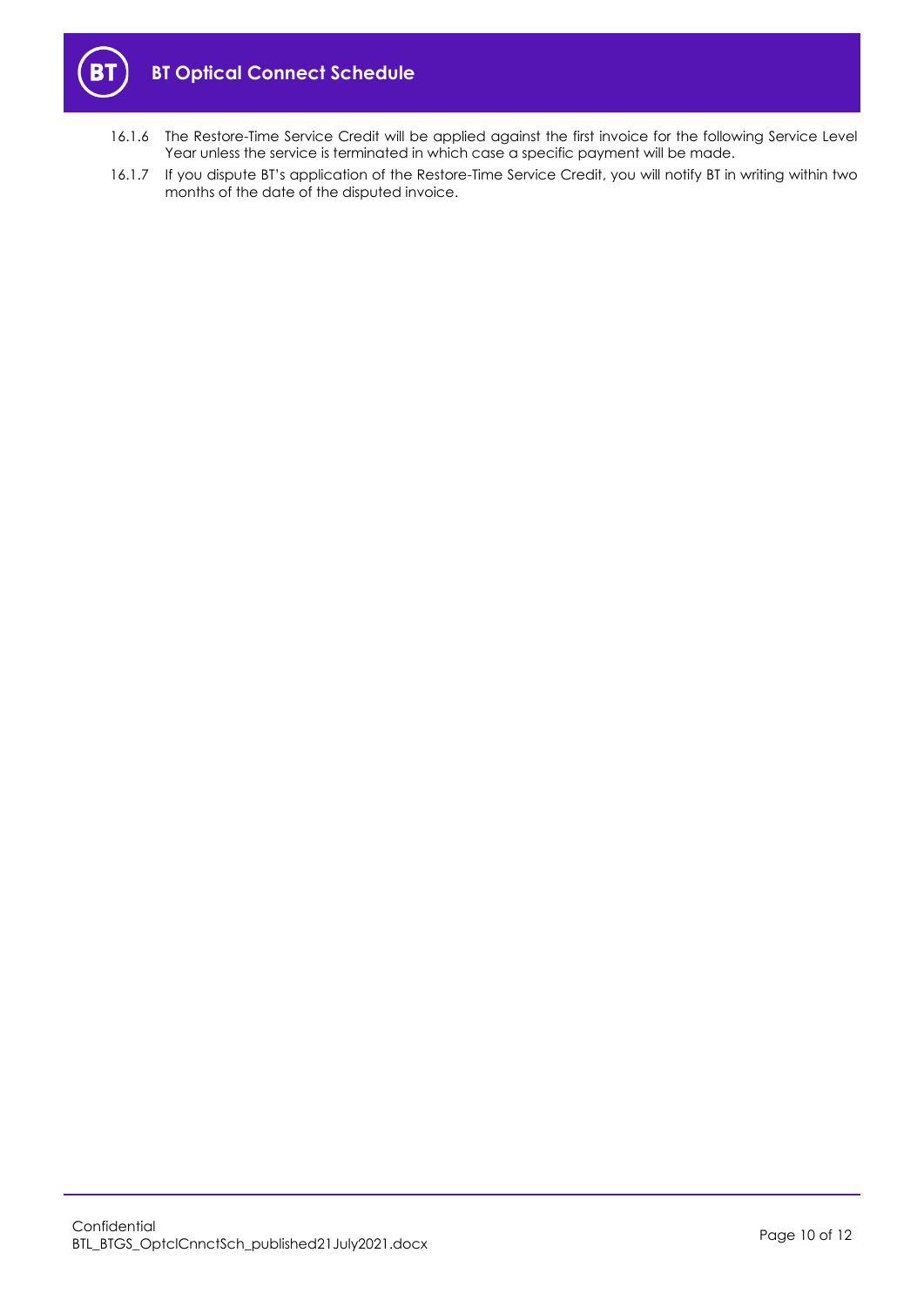

## <span id="page-10-0"></span>**Part D – Defined Terms**

#### <span id="page-10-1"></span>**17 Defined Terms**

In addition to the defined terms in the General Terms, capitalised terms in this Schedule will have the following meanings (and in the case of conflict between these defined terms and the defined terms in the General Terms, these defined terms will take precedence for the purposes of this Schedule):

"**Access Line**" means a Circuit connecting a Site to the BT Network.

"**Applicable Law**" means the laws of England and Wales and any laws and regulations, as may be amended from time to time, that apply to the provision or receipt of a Service, including:

- (a) applicable regulations of a Regulatory Body;
- (b) anti-corruption laws set out in the Bribery Act 2010 and the Foreign Corrupt Practices Act of 1977 of the United States of America;
- (c) the regulatory compliance obligations as set out at [www.globalservices.bt.com/uk/en/footer\\_links/terms;](https://www.globalservices.bt.com/uk/en/footer_links/terms) and
- (d) all applicable export laws and regulations, including those of the United States of America.
- "**Availability**" means the period of time when the Service is functioning.

"**Business Hours**" means between the hours of 0800 and 1700 in a Business Day.

"**Circuit**" means any line, conductor, or other conduit between two terminals by which information is transmitted, and that is provided as part of the Service.

"**Connection Charges**" means those non-recurring Charges set out in the Order in relation to connection of the Service and/or Customer Equipment and/or BT Equipment as applicable.

"**Contractual Delivery Date**" has the meaning given in Paragraph [7.1.4.](#page-3-4)

"**Customer Contact**" has the meaning given in Paragraph [8.1.1.](#page-4-0)

"**Customer Equipment**" means any equipment including any software, other than BT Equipment, used by you in connection with a Service.

"**Customer Requirements Form**" means the form that sets out the requirements for the Service agreed between the both of us.

"**Excess Construction Charges**" or "**ECCs**" means any Charges in addition to the Connection Charge required for the installation of the Service, or an aspect of the Service, that exceed the level normally required, including where additional infrastructure is provided to give a new or extended Service at a Site or other location where BT would otherwise not choose to extend or provide the BT Network on the basis of normal commercial criteria, and that will be agreed in advance between both of us.

"**Incident**" means an unplanned interruption to, or a reduction in the quality of, the Service or particular element of the Service.

"**Minimum Period of Service**" means a period of 12 consecutive months beginning on the Service Start Date, unless otherwise set out in an Order.

"**Network Terminating Equipment**" or "**NTE**" means the BT Equipment used to provide the Service, either at the point of connection between the BT Network and the Access Line, or provided at the Sites for connection to the Network Terminating Unit.

"**Network Terminating Unit**" or "**NTU**" means the socket where your wiring, equipment or existing qualifying data service is connected to the Access Line.

"**On Time Delivery Service Credits**" has the meaning given in Paragraph [15.2.](#page-8-4)

"**On Time Delivery Service Level**" has the meaning given in Paragrap[h 15.1.](#page-8-5)

"**Planned Maintenance**" means any work planned in advance to be carried out by, or on BT's behalf including:

- (a) to maintain, repair or improve the performance of BT Network or any Service; or
- (b) to make any change to a Service that does not have a material adverse effect on the performance or provision of the Service including: the introduction or withdrawal of any Service features; or the replacement of any Service with an equivalent Service.

"**Recurring Charges**" means the Charges for the Service or applicable part of the Service that are invoiced repeatedly in every payment period (e.g. every month), as set out in the Order.

"**Regulatory Body**" means any national or supranational regulatory or competition body, government department, court, or other body authorised and empowered under local law in the relevant country to regulate or adjudicate on the provision of the Services.

"**Renewal Period**" means for each Service, the initial 12 month period following the Minimum Period of Service, and each subsequent 12 month period.

"**Restore-Time Service Level**" has the meaning given in Paragraph [16.1.](#page-8-6)

"**Restore-Time Service Credit**" has the meaning given in Paragraph [16.1.](#page-8-6)

"**Service**" has the meaning given in Paragraph [1.](#page-1-2)

"**Service Desk**" has the meaning given in Paragraph [7.1.1.](#page-3-5)